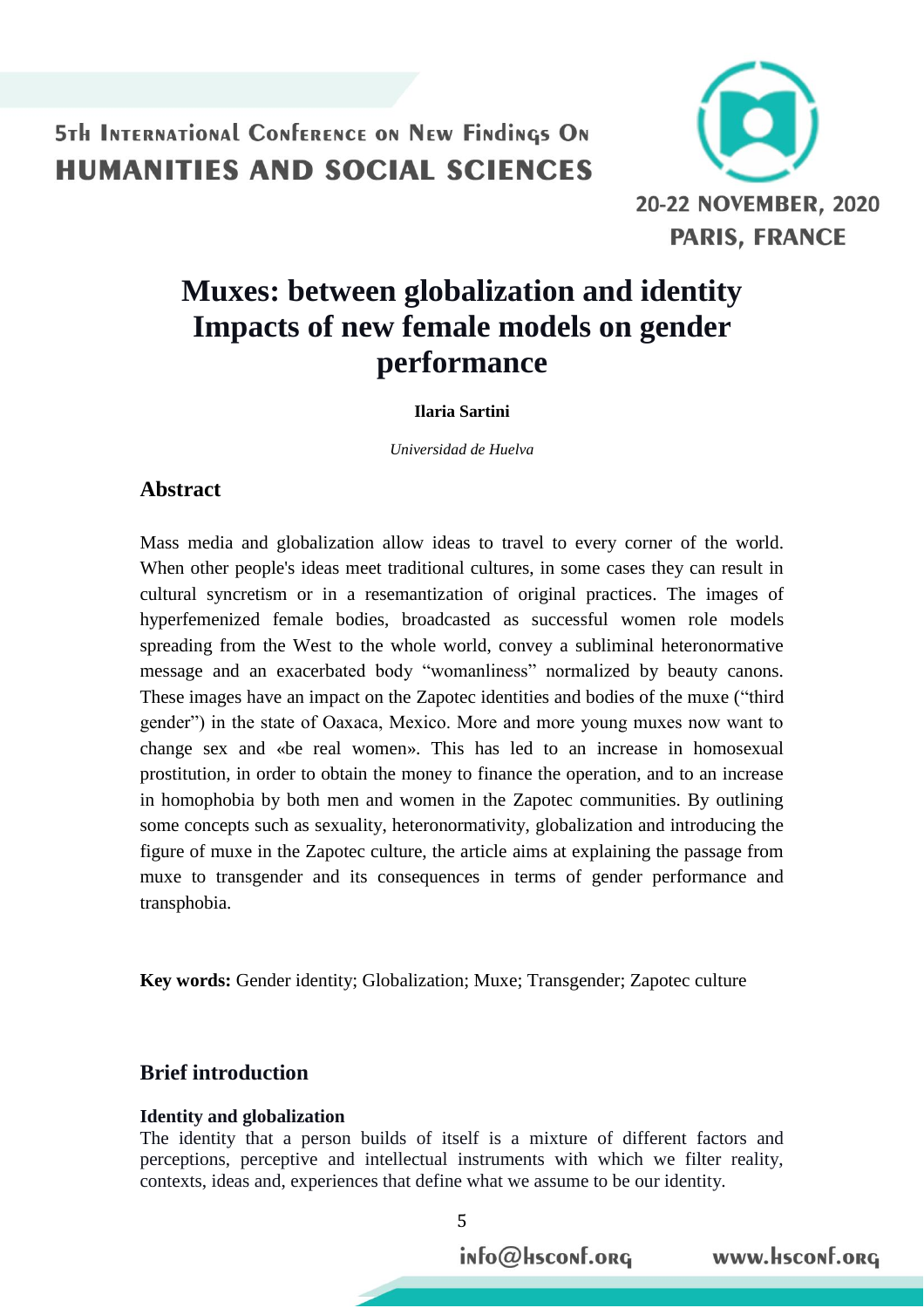

By force of things, we assume sexuality as an important feature of our being and we give it much importance to define who we are, to this is added the socio-cultural context in which we grow and live and in this historical period, a very important part of our life and identity is shaped by the media, whether in the form of social networks, advertising or television. Gouldner (1978) and Giddens (2013) point out the importance of mass media as an important part of the creation of individual identity. Furthermore, Giovanni Sartori (Sartori, as cited in Rubio Ferreres, 2007, p. 115) points out how (in this case) television has turned the *homo sapiens* into *homo videns*, for whom the image has taken the place of the word and has led to a post-thinking video culture. Images show us and suggest who we could be, propose models of beauty, behavior, and ideology, and incite to appear and integrate ourselves among one of these (Rubio Ferreres, 2007).

In the global, interconnected world, ideas, inventions, images, and cultures travel to all corners, imposing themselves and mixing with the various indigenous cultures. Certainly, today we can find features of Western culture as in Bombay as in Mexico City, but we must also take into account that the native cultures tend to integrate these features in the pre-existing socio-cultural practices creating a process of heterogenization that in turn can create a juxtaposition between the modern and the traditional, the global and the local, the imported and the indigenous (Appadurai, 2001; ARCSHS, 2009). Globalization and mass media, as already mentioned, have an impact on the creation of individual identity, and what is worth noticing here is the impact on sexual identities. A selectivity and innovation regarding the appropriation of Western cultures and sexual identities have been found in non-Western cultures (ARCSHS, 2009). In particular, traditional models of homosexuality, being in contact with new identities and ways of thinking, create new sexual identities with new patterns and forms (Weeks, 2007). In this scenario, LGBTQI+ movements around the world have played a fundamental role in exporting new ways of thinking, despite the context in which one lives (ARCSHS, 2009) and the powerful media images that project us to what we could be. About this, the cosmetic and surgical industries play an important role in the way especially women are thought of. In recent years, more and more women, and not only, are turning to surgery to change their physical appearance and modulate it to get closer to ideal beauty models imposed by society. The consequences of this situation are described by Bourdieu in a very clear way: "the masculine domination, which turns women into symbolic objects, whose being (*esse*) is a perceived being (*percipi*), has the effect of placing them in a permanent state of corporal insecurity or, better said, of symbolic dependence" (1998: 86). Within the framework of gender performance, beauty, or rather, being beautiful, in Western culture is an important feature of being a woman. According to Wolf (2002), the ideology of beauty is a counter-blow of the patriarchal system to feminism. Indeed, since the beginning of the suffragist movements during the industrial revolution of the nineteenth century, the ideology of beauty has spread as an alleged characteristic of the female gender and because of a series of concomitant events created by the industrial revolution, women have embraced beauty as a feature of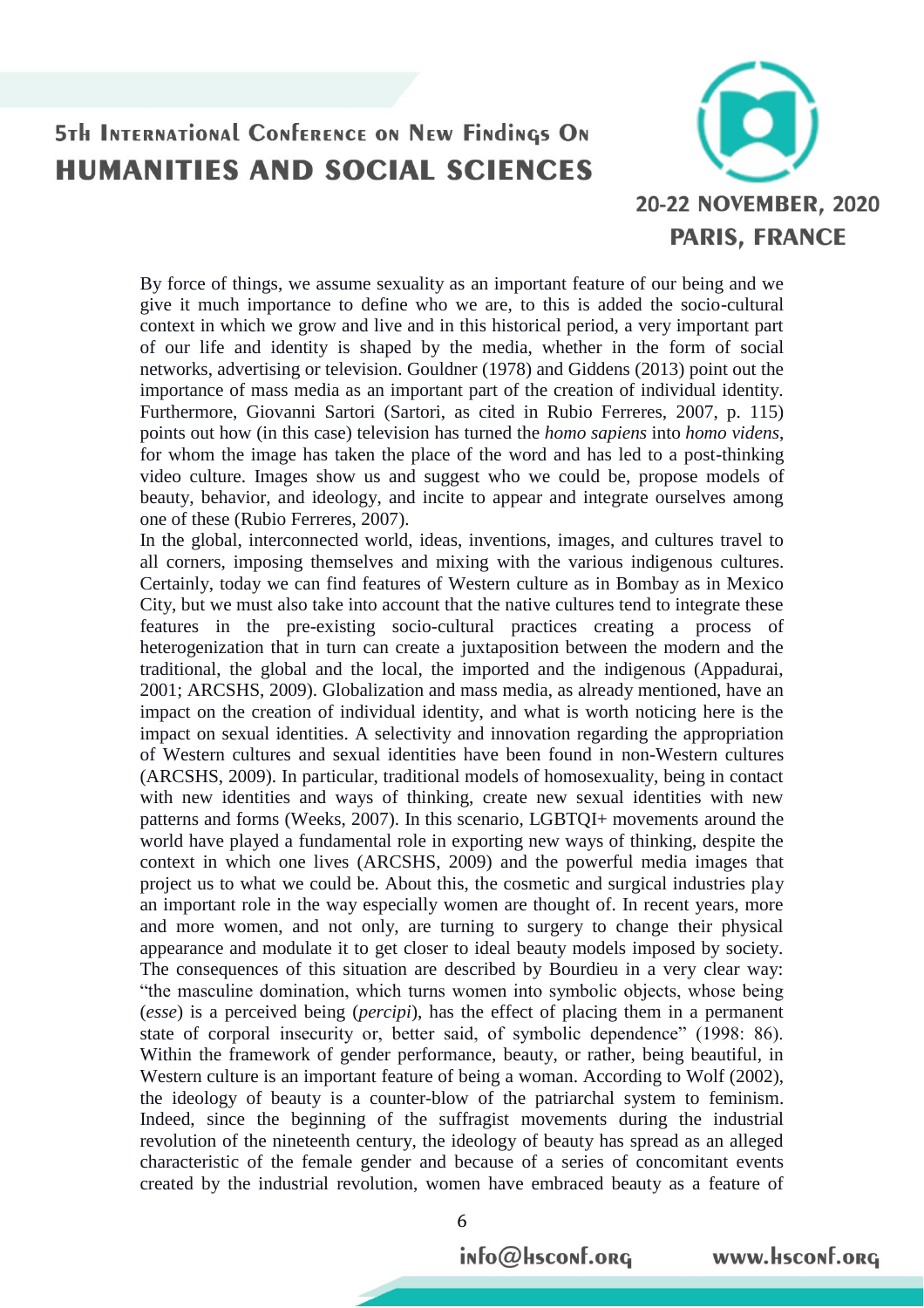

their identity. The visual discourse on women's bodies has evolved with increasingly extreme and normative rhetoric of women's bodies. Wolf argues that the ideology of beauty is the last bastion of the old ideologies about women, which has become stronger to replace the socially coercive work previously carried out by myths about motherhood, domesticity, chastity, and passivity. Together with this, the sexual revolution, if on the one hand, it has created women more conscious of their own body and their sexuality, on the other hand, it has created new vulnerabilities. The new relationship of freedom that is established between a woman and her body can be seen in relation and parallel to the rise of the pornography and fashion industries, and the consolidation of models of ideal beauty, undermining the new and vulnerable sense of sexual value that each woman attributes to herself. These industries have linked and commodified the idea of beauty with that of sexuality. Likewise, the models of successful women are related to beauty and youth, characteristics that are not required to men. In Mexico especially, the image of success is represented by mestizo people, with light skin color and European features, different from the phenotypical characteristics of most of the women in the state of Oaxaca, as it is one of the two states with the largest indigenous (Mexican Government, 2010) and afrodescendant population in the country (Mexican Government, 2015).

The hyper-sexualization of women's bodies and the Western beauty canons are sold to those who identify her self as a woman as two requirements for success and personal achievement. This has the power to affect teenagers as well as older sections of the population, all over the world (Ward, 2016).

#### *Muxe in the Zapotec culture*

Since pre-Columbian times, the concept of the third sex is or has been, found in several cultures, in addition to the male and female. The concept of "third gender" defined by some scholars as to the set of male and female characteristics that are ascribed to a single individual, is too narrow for the figure of the muxe, because, as noted by Miano Borruso (2001), this definition does not describe

[...] The complexity of roles, identities, contradictory interrelationships between biology, sexuality, and gender. Above all, it hides that, in the symbolic representation and the action scopes, the muxe is assigned to the feminine scope mainly, since it is excluded from the masculine power scopes. (p. 689)

In the Zapotec culture muxe, from the colonial Spanish *mujer* (woman), is the man who is sexually and emotionally attracted to men and who has relations with

<sup>7</sup>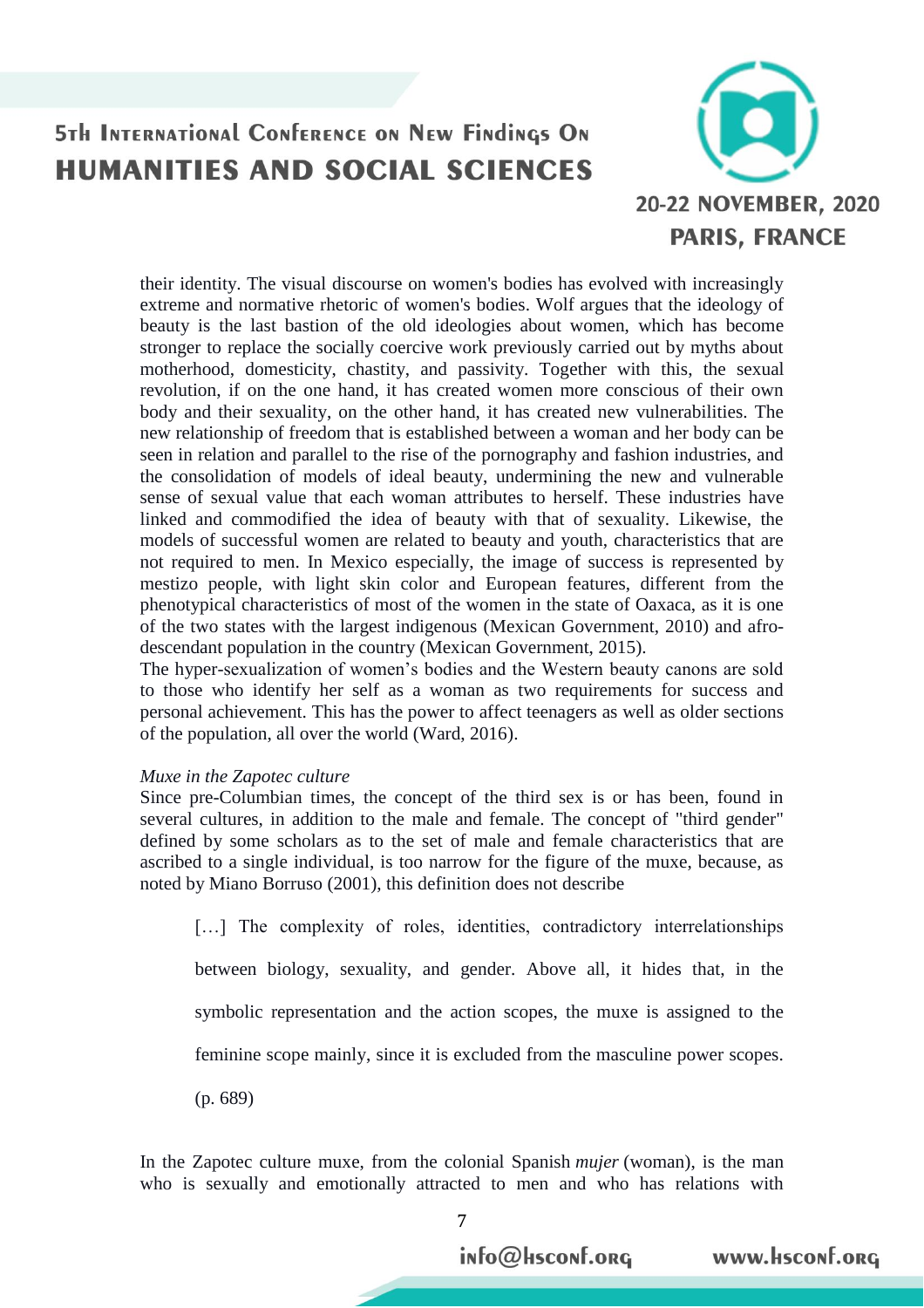

heterosexual men passively. Men who are active in a homosexual sexual relationship (*mayates*), are considered and are seen as heterosexual because being the active part is seen as reaffirming the macho power. A muxe can also be a man who dresses like a woman, as occasionally as every day, or someone who feels like a woman but in a man's body and adopts attitudes, practices, and clothes of a woman, or can get married to a woman and still dressing with the typical woman-like muxe-dress, or someone who chooses to change sex and become a "whole" woman ("*hacerse todo una mujer*"), a fact that in the last twenty years has become more and more frequent among muxes (Miano Borruso, 2010; Islas Caro, 2013). From a young age, boys begin to acquire certain behaviors that are interpreted as their vocation to be a muxe (Gómez Jiménez, Semenya, and Valey, 2020). Depending on the family, the status, social class, and one's inclination to identify oneself in a certain way, the person will be a transvestite muxe or not. In the upper classes, muxes do not usually dress like women because power is still linked to masculinity, while in the working classes cross-dressing is tolerated.

There are two main features of being a muxe: not having sexual or emotional relationships with other muxes or people who define themselves as gay, and gender performance. If on the one hand the Zapotec culture is relatively open and inclined to the acceptance of these forms of non-heterosexual identities, on the other hand also among muxes gender is strictly performative (Bartolo Marcial, Miano Borruso and Gomez Suarez, 2009; Miano Borruso, 2010). Judith Butler defines the concept of gender performance implying that gender is a social practice that provides for the repeated and compulsory performance of certain attitudes and behaviors assigned to a gender, based on a system of punishment and rewards (Butler, 1988). Such social roles and behaviors consist of caring for the elderly and children, cleaning the house and the yard, cooking for the family, engaging in the trade of healer, designing and embroidering women's typical regional dress, making decorations, and participating in the organization of parties and religious festivities. Since the eighties, muxes have organized their *vela* (religious festivity), open to all citizens: the *vela* of the Authentic Fearless Seekers of Danger ("Auténticas Intrépidas Buscadoras del Peligro"). Another role that they recover is to initiate young Zapotec men to sexual practices. This happens because most girls have to arrive virgin to the first night of marriage and the prostitutes are usually economically out of boys' reach (Miano Borruso, 2001).

Although typical occupations of the male sphere, such as politics, cultural production, or professional art, are not usually performed by muxes (although things are changing now), they can manage to obtain a high family and social prestige that is built, as for women, in obtaining merit from the roles they play and can also inherit the social prestige of the mother or grandmother at her death, provided that the muxe has fulfilled all their responsibilities and expectations.

#### *The socio-cultural context of the Isthmus region*

The isthmus region is located in the South-Eastern part of the state of Oaxaca, Mexico. Here, since pre-Columbian times, live the Zapotecs, an ethnic group that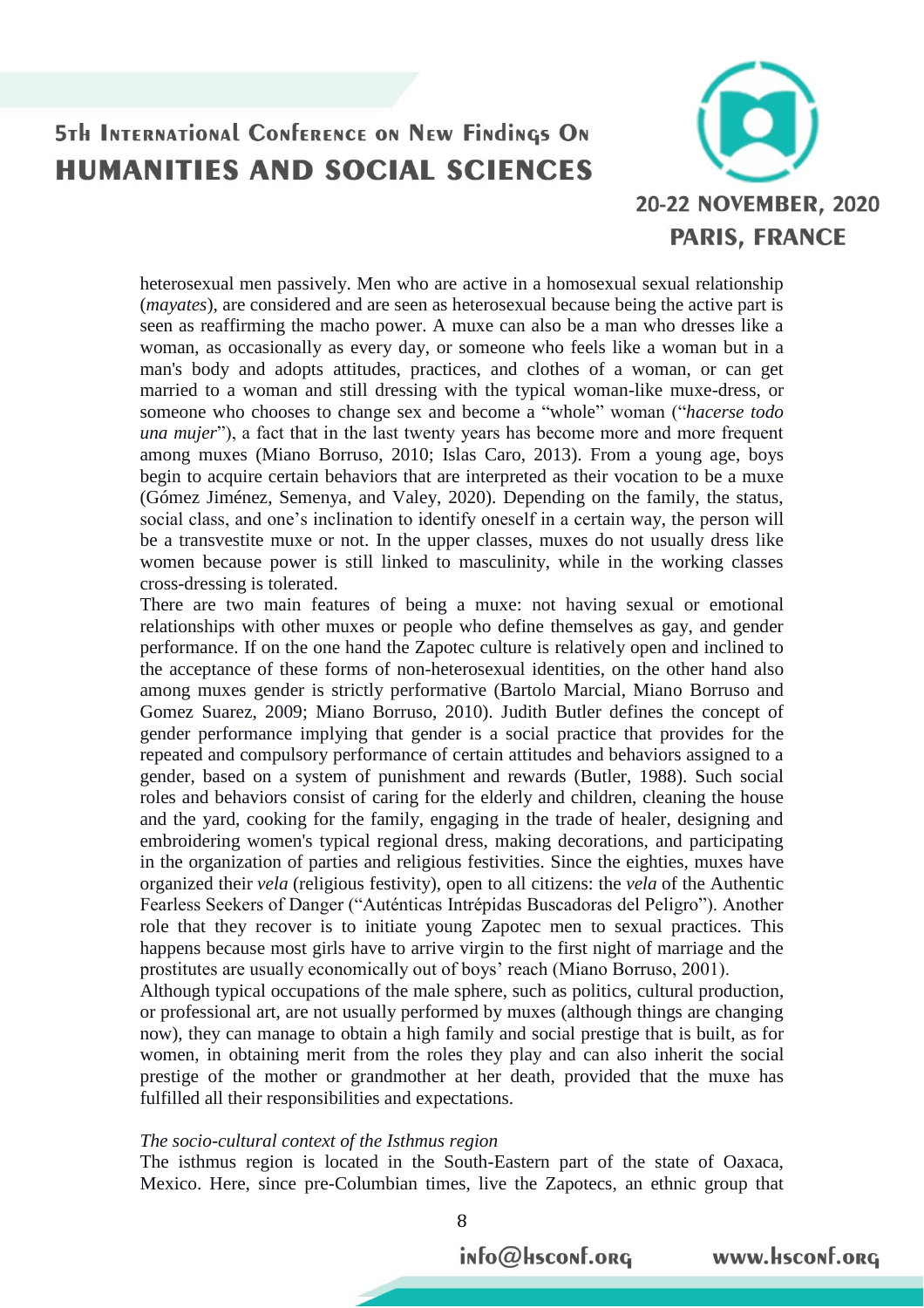

counts with 500 thousand people (Joyce, 2014). In this region, like in all Mexico, the patriarchal macho structure takes place and reproduces in the daily life of the inhabitants of this territory but here there is a patriarchal "anomaly" because there is a certain economic and social protagonism of women. While we cannot talk about matriarchy, there is a distribution of roles that allows women to enjoy their social position (Ordaz, 2010). Power and social spaces are markedly defined according to the occupation performed in society and, differently than in other parts of Mexico, the scope of women's life is not restricted only to the home, but includes trade and the system of festivals and ceremonies as well. The market here becomes the place of women because it is their role to provide for the circulation and distribution of goods as well as the reproduction of the culture and tradition of their people through active participation in the organization of festivals, religious ceremonies, and festivities for which the Zapotecs are famous throughout Mexico. Despite the potential autonomy derived from their economic capacity and of the fact that the woman in her typical suit is the emblem of the Zapotec culture, the macho power is very strong and establishes conducts and attitudes that historically have left them out of the process of political participation and economic, intellectual and artistic production. Likewise, the supposed freedom enjoyed by muxes finds no parallel among lesbians (*nguiu*), and girls are required to prove their virginity by showing a blood-stained handkerchief after the first night of marriage (Miano Borruso, 2001).

Parallel to women's work, men are engaged in work in the fields or at sea or in the factory and are seen as natural repositories of political leadership. It is interesting to note how muxes, being men, can potentially frequent male spaces, although still getting involved in politics has occurred only a very few and recent cases, and being assiduous of female spaces in practice can exclude them from male spaces. Despite this, it is necessary to consider that, although in the Zapotec culture it is possible to speak of institutionalized homosexuality, the conquest, the colonialism, and the Catholicism, caused that the original sense of being muxe in the Zapotec society was lost and that a heteronormative system was imposed, causing homophobia, also in very violent forms, towards muxes (Chisholm, 2018).

It is interesting to see how in some families having a muxe son is something desired because, since he is not going to marry, he can take care of the parents when they will be old, he can help in the housework and at the same time work "like a man". Children's attitudes that do not correspond to the socio-cultural expectations of male and female are interpreted as a vocation to be a muxe and correspond to an assigned social destiny. Because of the advantages and help that mothers of muxe children receive, sometimes they themselves try to encourage these behaviors. In the history of acceptance and integration of muxes, women have played a fundamental role because they have given them support and shelter. Moreover, these strong and positive female models have represented a model to look up to, also for the muxes (Islas Caro, 2013).

9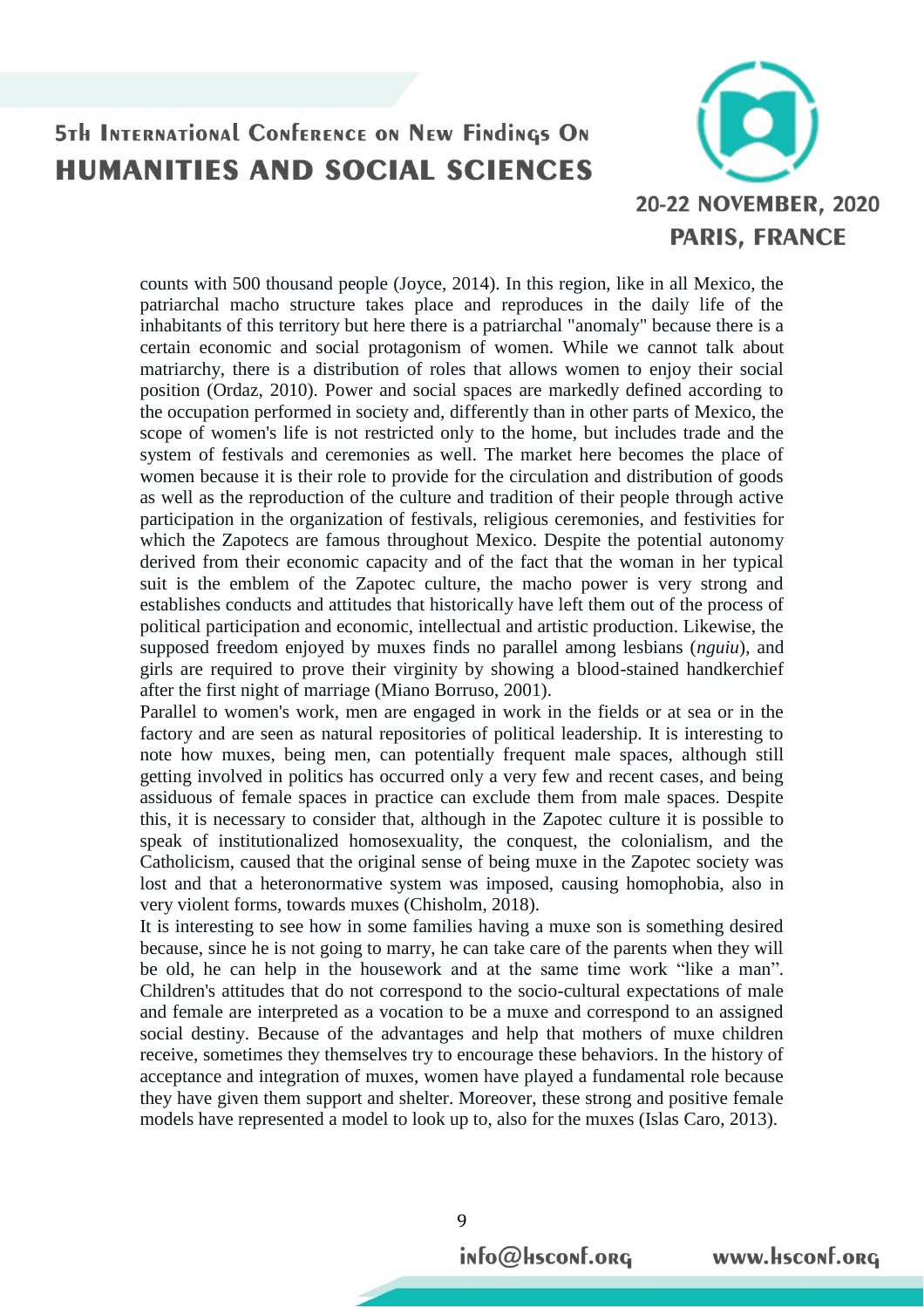

### **Methodology**

This is mainly a theoretical essay developed partially during the fieldwork in Oaxaca between November 2018 and February 2019, and mostly after it.

This research wants to analyze the impact of globalization which, through media, spreads heteronormative rhetoric that can influence the way of perceiving our reality and ourselves, by answering the research question: "What are the dynamics behind the decision of many young people to prefer to become transgender in the muxe community of the Zapotecs of the state of Oaxaca, Mexico?" The study develops from a socio-anthropological standpoint and is based on the academic literature of authors who have extensively worked with the muxe community like Bartolo Marcial and Miano Borruso and authors who have developed sociological and socioanthropological theories concerning gender and sexualiy like Bourdieu, Boellstorff, Bornstein, Butler, Weeks and Wolf.

### **Findings and results**

#### **Impacts on identities and bodies: from muxe to transgender**

#### *Identity*

In Zapotec culture, gender performance for muxes is fundamental for social recognition and is an integral part of their identity. Despite this, since the late 1990s, muxes of the Isthmus not only begin to cross-dress at an earlier age (between twelve and thirteen years old) but, as pointed out by the researchers' interviews, they want to undergo genital surgery to "be a real woman" (Bartolo Marcial, Miano Borruso and Gomez Suarez, 2009). These new identities take to the muxe community the discourse about gender transformation and binarism, already started by authors such as Butler (2007) and Bornstein (1994). Indeed, while for Butler the transformation from one gender to the other reproduces the heteronormative model because it is still within the binarism ideology, without going beyond it, for Bornstein the passage from male to female or from female to male is not necessarily to stay within the spectrum of gender but to engage transformation itself as the meaning of gender.

Probably, in addition to the more and more intrusive media and advertisement objectifying mestizo/Western women and depicting those bodies as successful, another cause of this new way of thinking within the muxe community could be the increasingly dominant role played by the LGBTQI+ movement on an international and national scale. Indeed, queer tourism, which has increased since the muxe group Autenticas Intrépidas Buscadoras del Peligro began broadcasting on the national television channel, has led to the arrival of journalists and activists who, in the press, defined the Isthmus region, generically and superficially, as a "queer paradise" (Bartolo Marcial et al, 2009; Chisholm, 2018).

10

info@Hsconf.org

www.hsconf.org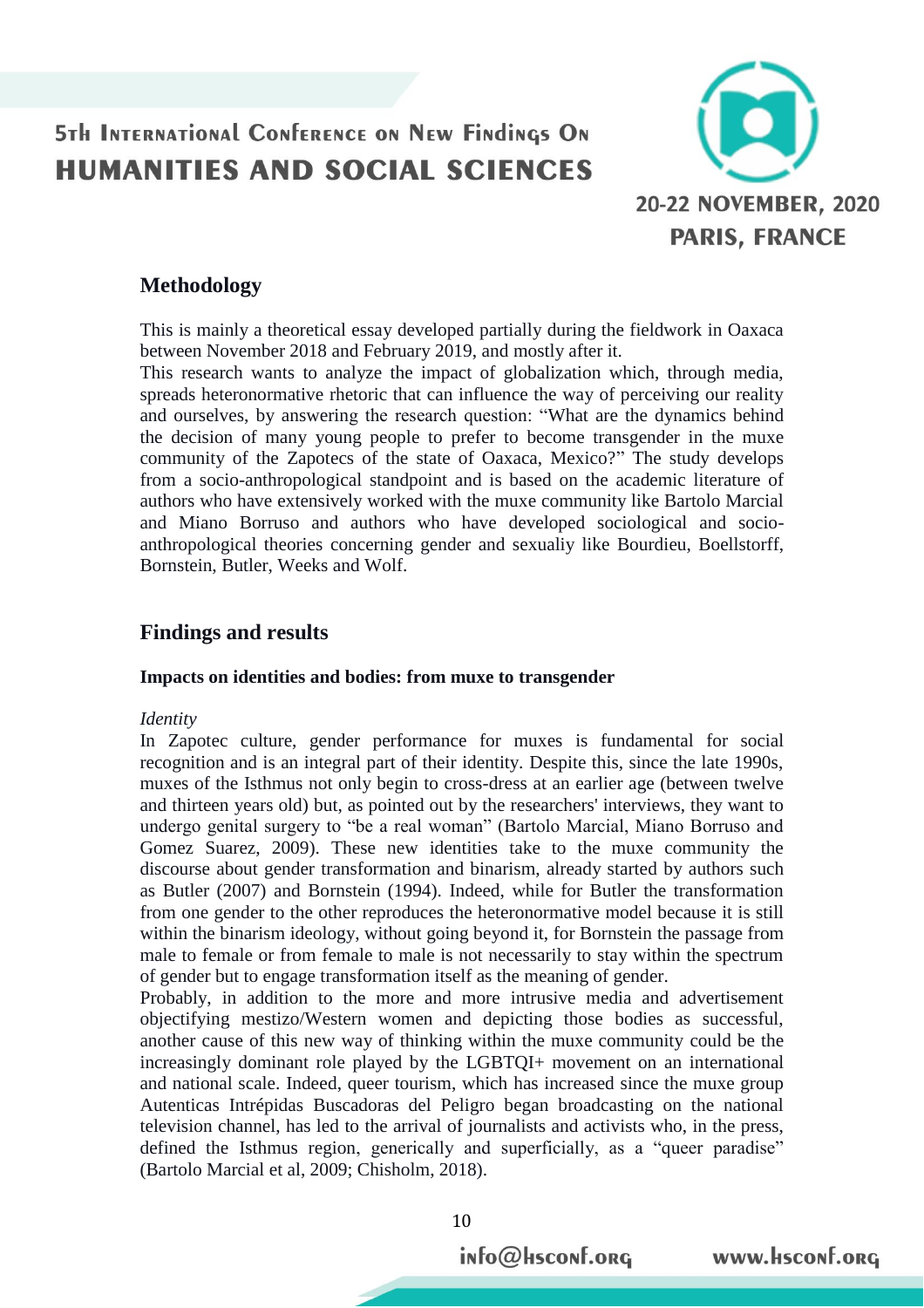

To understand the consequences on the identity of the homosexual population impacted by globalization and Western models, Boellstorff (2003) uses the concept of *dubbing culture* to refer to his case study in Indonesia. Boellstorff notes how Indonesian gays and lesbians "dub Western [homosexual] subjects, just as it is done in the cinema or on television" (2003: 237), due to the great diffusion of Western pop culture in the country. The subjects of the target culture "dub" and at the same time reinterpret what comes from outside. It is a dialectic discourse between tradition and modernity that fuses in a Hegelian synthesis in something new that maintains united diverse cultural logic. What dub culture does is to show that the challenge between modernity and tradition is the translation of the colonization scheme: the paradigmatic values of the civilized colonizer over the tradition of the colonized (Boellstorff, 2003). Applying these concepts to the Zapotec culture, we realize that the first juxtaposition modernity-tradition is in the Spanish conquest, when the concept of muxe underwent a first great transformation because of the Spanish Church and the Inquisition and the second juxtaposition we are seeing it now, with the globalization and the exportation of Western models. In any case, this type of cultural and identity syncretism makes the muxes feel part of a global community and at the same time authentically Zapotec.

It is important to recall here the kind of sentimental and sexual relationship a muxe engages to: a relationship that is viewed as kind of , let's say, "heterosexual" (within its context) for the sake of labeling. Indeed, a muxe would not go with a man who identifies himself as homosexual or with another muxe, but generally with heterosexual men that are viewed from the rest of the population as heterosexual men, the *mayates.* This is important to understand what could be the dynamic that lies behind the willingness to become "a real woman" ("una mujer de verdad") among the youngest generations of muxes. A woman like the ones depicted in advertisement, television, and social media: extremely womanly, voluptuous, surrounded by men (or vice versa?), and unfailingly "retouched" by photoshop or the surgeon. What globalization, through heteronormativity and binary culture does, is to extremely simplify relationships. So that something as unidentifiable and fluid in the modern (non-traditional for the Zapotec culture) canons as the traditional concept of muxe, does not find its place in the projections of the self of younger generations.

#### **Body**

Muxes who want to change sex usually come from the working classes, because as mentioned earlier, transvestism is more tolerated than in the upper-middle classes. This means that the low individual resources are not enough to undergo the hormonal treatment before the operation and the operation itself. This has led to muxes using rubber bands to give their bodies a more feminine shape (Miano Borruso, 2010) and practicing unsupervised edible oil injections to make breasts, which is a clear risk to individual health. There has been also an increase in prostitution among the muxe community, supposedly to get money for genital surgery in a faster way (ibd.), as it

info@Hsconf.org

www.hsconf.org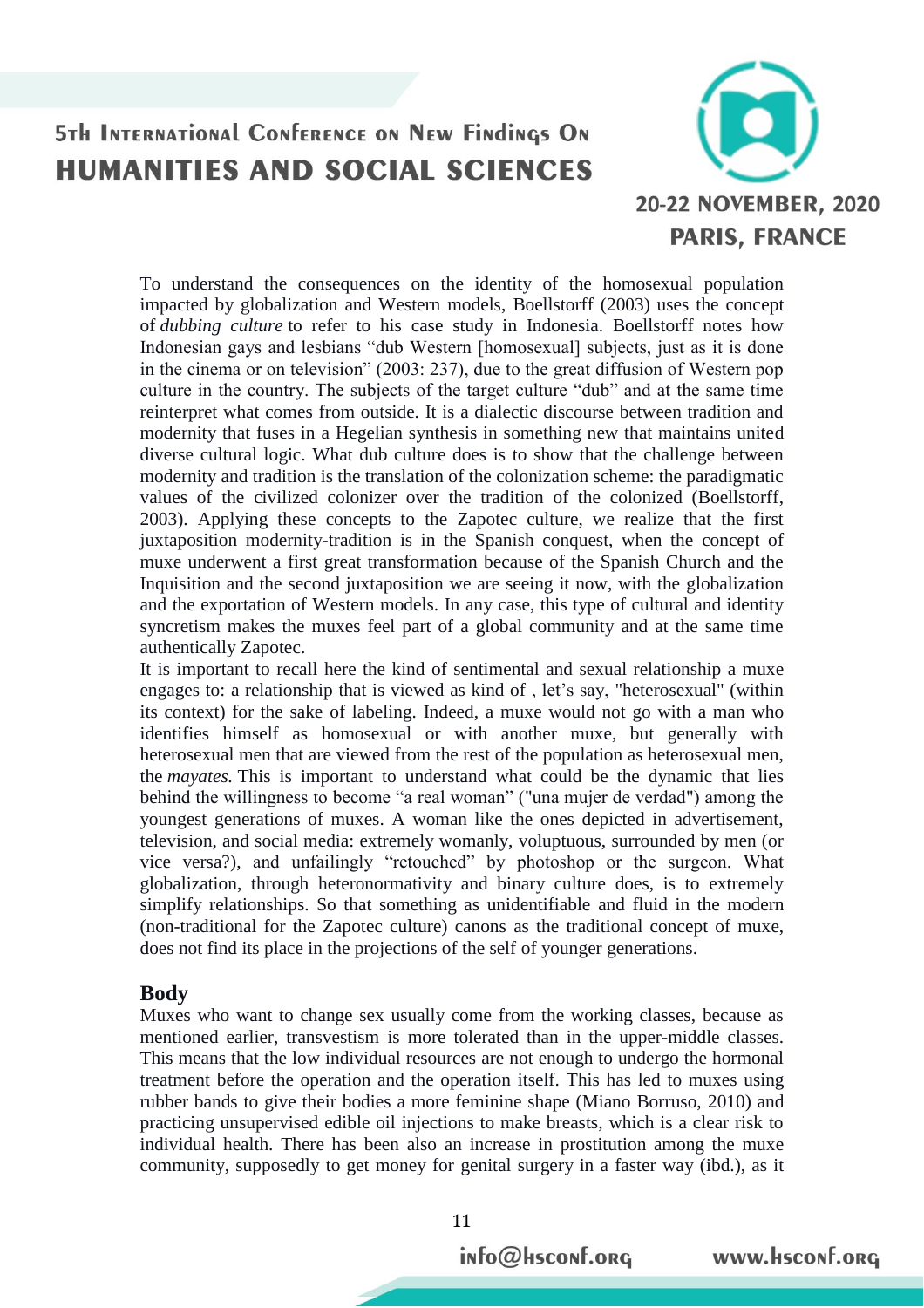

happened in Europe in the eighties. However, even thou in Mexico there is no legal impediment to access the national health system, there are only two public clinics specialized in the treatment of transgender people and provide hormonal treatment and psychotherapy services. These two clinics are located in Mexico City and Monterrey, thousands of kilometers away from the state of Oaxaca. Also, genital operations are only performed by private urologists and plastic surgeons in Mexico City, Guanajuato, and Monterrey. There are only two public psychiatric centers and both are in Mexico City (Diehl et al., 2017). Moreover, it was only on 25th of May 2019, that the World Health Organization (WHO) had finally removed the gender dysphoria from the list of diseases (UN news, 2019), before this if one wanted the high costs of the operation being financed by the State, the person had to be diagnosed by a doctor as, "ill", suffering from gender dysphoria.

#### **Homophobia**

Parallel to the increase of sexual and identity freedom brought by globalization, homophobia has also been reinforced. This neo-homophobia is not only the answer of a part of the Zapotec population to the transvestism and the transgenders, but it originates mainly by the opposition between the definition given by some of the younger muxes when identifying themselves as "woman or more than a woman" and how part of the population described their behavior in some occasion as "men or almost men" (Bartolo Marcial et al. 2009). What these expressions show is an exacerbated transphobia. The discourse of this neo-homophobia/transphobia has been produced among women too, resulting in extreme acts such as the prohibition of access of transvestites to the *vela* of Juchitán de Zaragoza (Islas Caro, 2013). What the muxes are guilty of is precisely fulfilling their post-modern gender performance. Previously, the Catholicism and now the impacts of the globalization and the massive import of the heteronormative model in the Zapotec society, have influenced enormously in the Zapotec culture, so much that there is no place left to something as indefinite as the concept of traditional muxe, according to the heterosexist Jewish-Christian optics. From here the rhetoric of the discourse of a new gender performance that the community wants to impose on the muxes where, "if they want to be women, let them learn to behave like women. They do not behave like women and act like any man". Besides this, there is also a rejection by the men of the family who can use violence or move the family group away from the muxe. This is because Christian morality puts in the same and badly considered place to homosexuality, prostitution, and transvestism. Although in Mexico there are local and federal laws against sexual discrimination, muxes have been victims of transphobic crimes (Miano Borruso, as cited in Diehl et al., 2017, p. 390). The muxe community has called for recognition and support from international and local institutions and came together in a discourse of ethnic activism that reflects the perception that these crimes are not just crimes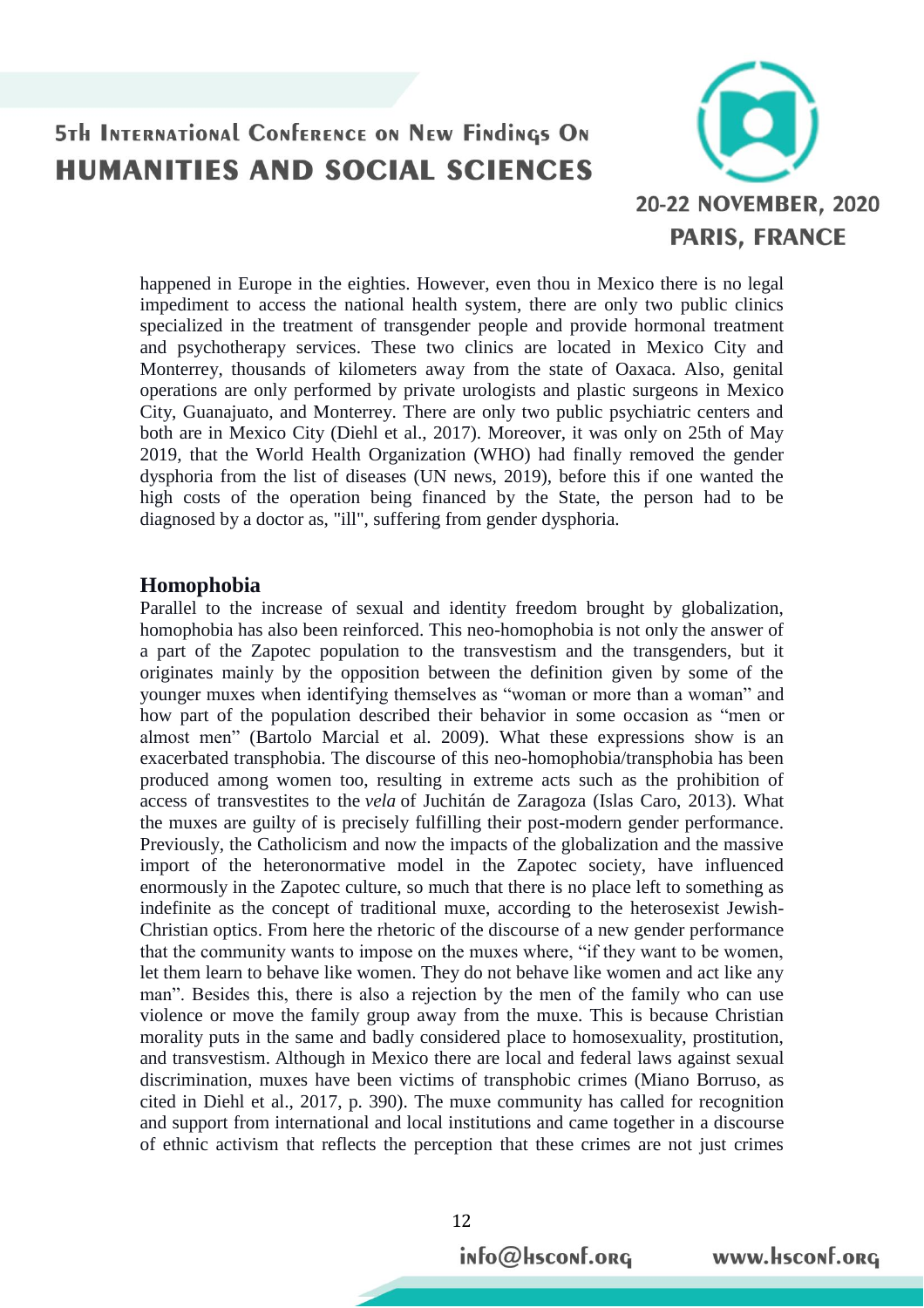

against muxes but against the intangible Zapotec culture (Miano Borruso, as cited in Diehl et al., 2017, p. 392).

### **Conclusions**

The concept of muxe and the muxes themselves are the protagonists of a semantic and social redefinition caused mainly by globalization and the massive importation of heteronormativity and Western models of beauty, far from the indigenous features of the Isthmus region. In the epoch of post-thinking, the *homo sapiens* becomes *homo videns* (Sartori, as cited in Rubio Ferreres, 2007, p. 115), subject to the massive and repetitive reproduction of concepts through evocative images. Beauty (only a certain kind of beauty thou) is used as an instrument to control and objectify women (Wolf, 2002), and to be able to reproduce those ideals of successful, young, and beautiful women that are seen in advertisements, social networks, magazines, movies, talk shows, soap operas, even in politics. This leads to a resemantization of "being a woman".These images of ideal women carry the subliminal message of heteronormativity: the eyes that look at them are not the eyes of other women, but the eyes of men. They embody ideals of beauty and above all sensuality that men desire. The woman's body is a "body-for-another" (Bourdieu, 1998).

A new meaning is added to the concept of muxe, being a (transgender) woman. This can be understood either as a strong repositioning of the concept of muxe within the binarism of gender (Butler, 2007) or as an expansion of the spectrum of gender itself (Bornstein, 1994). The fact that now younger muxes want to change sex, has led to an increase in homosexual prostitution to get the money to finance the operation, and an increase in homophobia by men as well as women (Miano Borruso, 2010). In the process of elaborating one's social identity related to one's sexuality, the precondition of social networks, and sexual communities that challenge the status quo and affirm the existence of these identities is fundamental. This implies the creation of cultures (gay culture, transvestite culture, femminielli culture, drag culture, etc.) that produce a new pluralism of gender and sexual experiences. These cultures confront the canonical, dominant culture that can generate forms of social antagonism with it, producing conflicts, such as homophobia (Weeks, 1998).

In such a context, just like any other, it would be extremely useful that school classes and workshops for the local community could be held about topics such as feminism and sexual and sentimental diversities, so to educate children and adults about patriarchal limits and to freedom of love.

info@Hsconf.org

www.Hsconf.org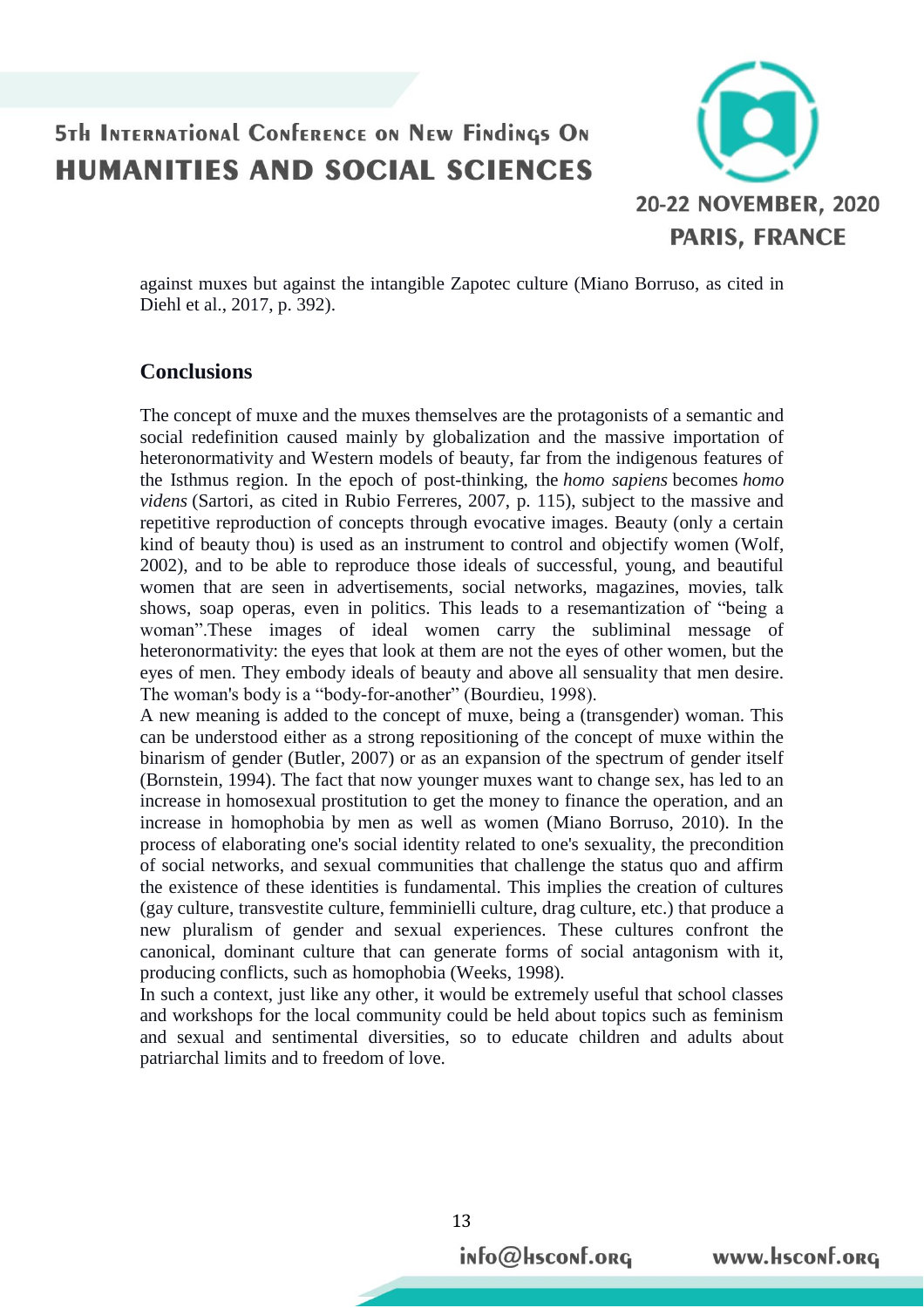

### **References**

Appadurai, A. (2001). *La modernidad desbordada*. Buenos Aires, Argentina: Fondo de Cultura Económica.

Boellstorff, T. (2003). Dubbing culture: Indonesian gay and lesbi subjectivities and ethnography in an already globalized world. *American Ethnologist, 30*(2), 225-242.

Bornstein, K. (1994). *Gender Outlaw*. New York, NY: Routledge.

Bourdieu, P. (1998). *La dominación masculina*. Barcelona, Spain: Anagrama.

Butler, J. (1988). Performative acts and gender constitution: An essay in phenomenology and feminist theory. *Theatre Journal, 40*(4), 519-531.

Butler, J. (2007). *Gender Trouble: Femmenism and the subversion of identity*. New York, NY: Routledge.

Chisholm, J. (2018). Muxe, Two-Spirits, and the myth of Indigenous transgender acceptance. *International Journal of Critical Indigenous Studies*, *11*(1), 21-35.

Australian Research Centre in Sex, Health and Society (ARCSHS). (2009). *Globalization and transnational sexualities*. Melbourne, Australia: Corboz J.

Diehl, A., Vieira, D. L., Zaneti, M. M., Fanganiello, A., Sharan, P., Robles, R., and De Jesus Mari, J. (2017). Social stigma, legal and public health barriers faced by the third gender phenomena in Brazil, India and Mexico: Travestis, hijras and muxes. *International Journal of Social Psychiatry, 63*(5), 389-399.

Giddens, A. (2013). *The transformation of intimacy: Sexuality, love and eroticism in modern societies.* New York, United States of America: John Wiley & Sons.

Gomez Jimenez, F. R., Semenya, S. W., Vasey, P.L. (2020). The relationship between fraternal birth order and childhood sex-atypical behaviour among Istmo Zapotec muxes. *Developmental Psychobiology, 62*(1), 792-803.

Gouldner, A. W. (1978). The new class project. *Theory and Society, 6*(2), 153-203.

Mexican Government (2010). *Informe sobre Desarrollo Humano de los Pueblos Indígenas en México*. Mexico City, Mexico.

Mexican Government (2015). *Datos de la Población Afrodescendiente en México.* 

14

info@Hsconf.org

www.Hsconf.org